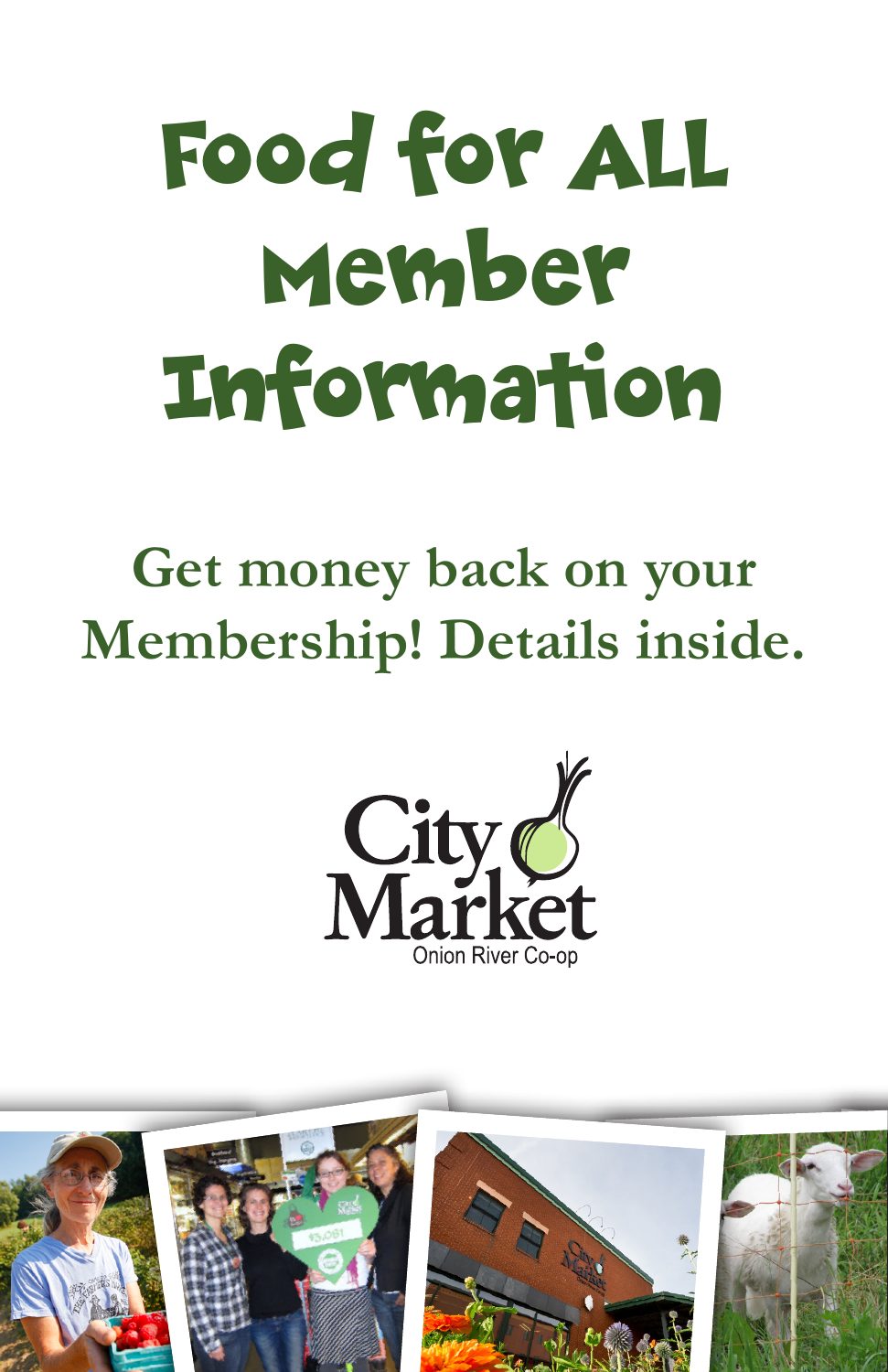#### Welcome!

Thank you for becoming a Food for All Member of City Market/Onion River Co-op! The card you received today gives you a 10% discount on your groceries (excluding wine and beer) for one year from today. To use the discount, please show your Member card at the cash register when you check out. You will need to renew your discount each year. You can do so at the Customer Service Desk.

You can also choose to become a Shareholding Member of the Co-op, which qualifies you for benefits including free water and an annual Patronage Refund check. In 2015, we gave back about 3.6 cents for every dollar spent by Shareholding Members. A household that spent about \$50/week on groceries throughout the year received about \$93 back!

To sign up for a Shareholding Membership, go to any cash register or the Customer Service desk and ask to add equity to your account. The cost is \$15 per year until you reach \$200 in equity.

|                                                                                   | <b>FFA</b><br>Members | SharchoLding<br><b>FFA Members</b> |
|-----------------------------------------------------------------------------------|-----------------------|------------------------------------|
| $10\%$ Discount                                                                   |                       |                                    |
| Support the Local Food Economy                                                    |                       |                                    |
| Free City Market Classes                                                          |                       |                                    |
| Yearly Patronage Refunds<br>(equivalent to an extra 4% discount in 2014)          |                       |                                    |
| Free Reverse Osmosis Water                                                        |                       |                                    |
| Discounts at Local Businesses                                                     |                       |                                    |
| Member Worker Opportunities<br>(get an extra 2% off by working 4 hours a month)   |                       |                                    |
| Participate in Our Annual Meeting and Vote in<br>Our Board of Directors Elections |                       |                                    |
|                                                                                   | Free                  |                                    |

**Questions about Co-op Membership?** Please contact Liz Jarvis, Membership Manager at 802-861-9707 or ljarvis@citymarket.coop.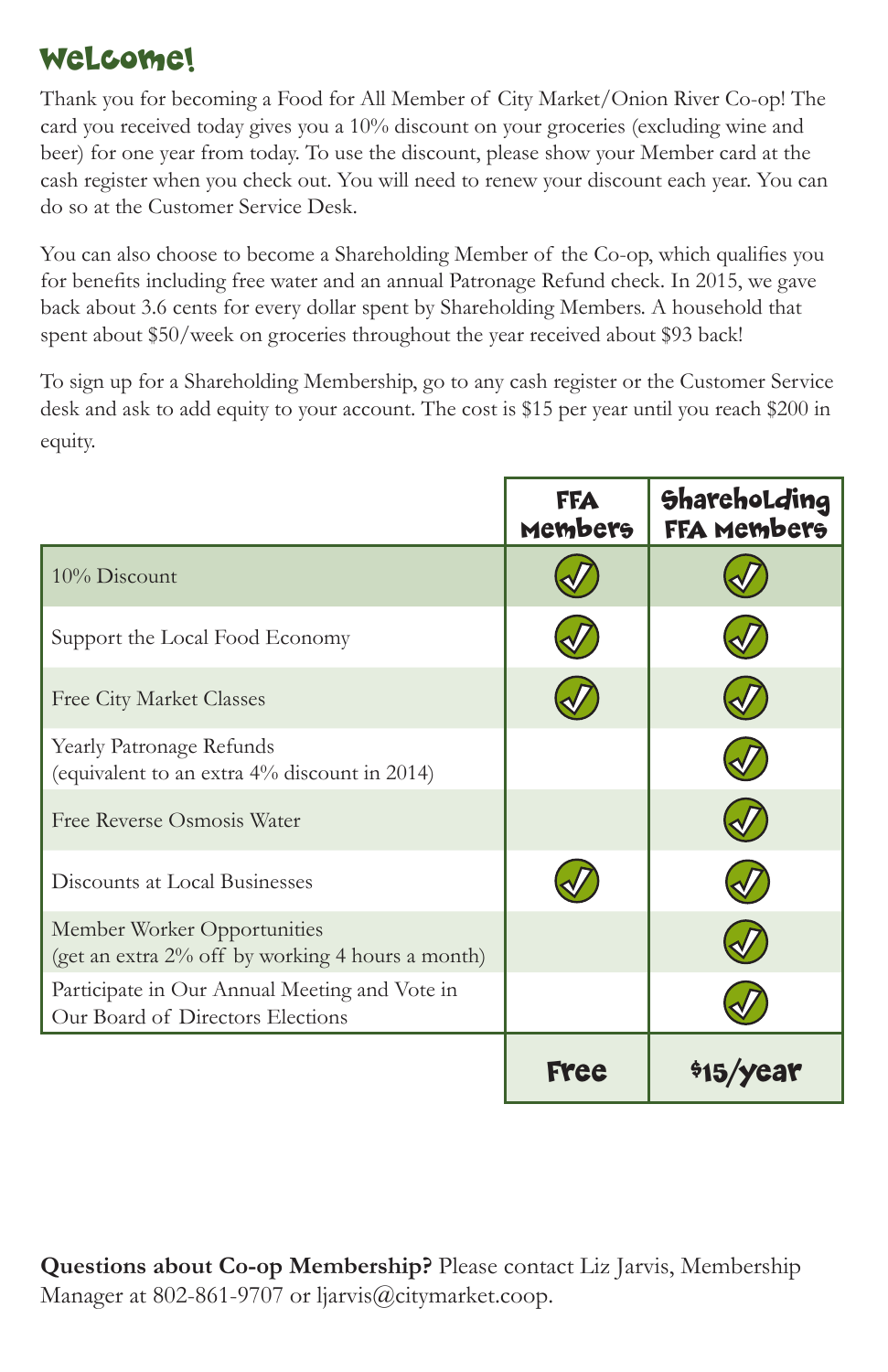#### Classes

Cooking, herbal education, gardening classes and more! City Market hosts a variety of fun classes for kids and adults each month. **Food for All Members can attend City Market classes for free!** See the full list at www.citymarket.coop/calendar and sign up for your free classes right online. Use the promotional code "ffa" (all lower case, no apostrophes) to let us know that you're a Food for All Member. You can also sign up at our Customer Service Desk or by emailing learn@citymarket.coop.

### Community Connections Program

Take advantage of discounts at a variety of area businesses. Check out our CC brochure or wallet card or online at www.citymarket.coop/community\_connections for a complete listing.

## The Pennywise Pantry Store Tours

Learn how to fill the drawers in your fridge and the shelves of your cupboards with fresh and nutritious foods while staying within your grocery budget. City Market's Outreach & Education Coordinator, Meredith Knowles, leads free store tours throughout the month to introduce new Members to Co-op sales and point out the best deals. She also offers inspiring tips and recipes to start cooking quick and affordable meals at home. See the schedule of upcoming tours at www.citymarket.coop/calendar. You can also schedule a private tour tailored to you by contacting Meredith at (802) 861-9757 or at mknowles@citymarket.coop.

# Tips for Buying Healthy Food on a Budget

#### *Fruits & Vegetables*

- Fresh carrots, potatoes, onions, cabbages and apples last for a long time in the fridge and they're cheap – look for \$3 a pound and under for a good deal!
- Frozen vegetables such as green beans, peas, broccoli and corn are healthy and convenient for soups and stews, curries, rice and side dishes.

#### *Whole Grains*

- Rice, pasta, rolled oats, polenta and quinoa cook quickly and are available for an affordable price in our Bulk Department.
- Corn and whole wheat flour tortillas provide quick, easy snacks and meals (if you want to keep extras on hand, store them in the freezer).

#### *Proteins*

- Shop for colorful dried beans, split peas and lentils in the Bulk Department. These items are high in protein, fiber, calcium, and iron, not to mention they taste great! Find brochures with recipes in our Bulk Department or online at www. citymarket.coop/brochures, and consider cooking a big pot to enjoy for leftovers.
- Canned beans such as chickpeas, black beans, kidney beans and navy beans are an excellent value and can be used to bulk up soups and stews, tortillas, curries and rice dishes.